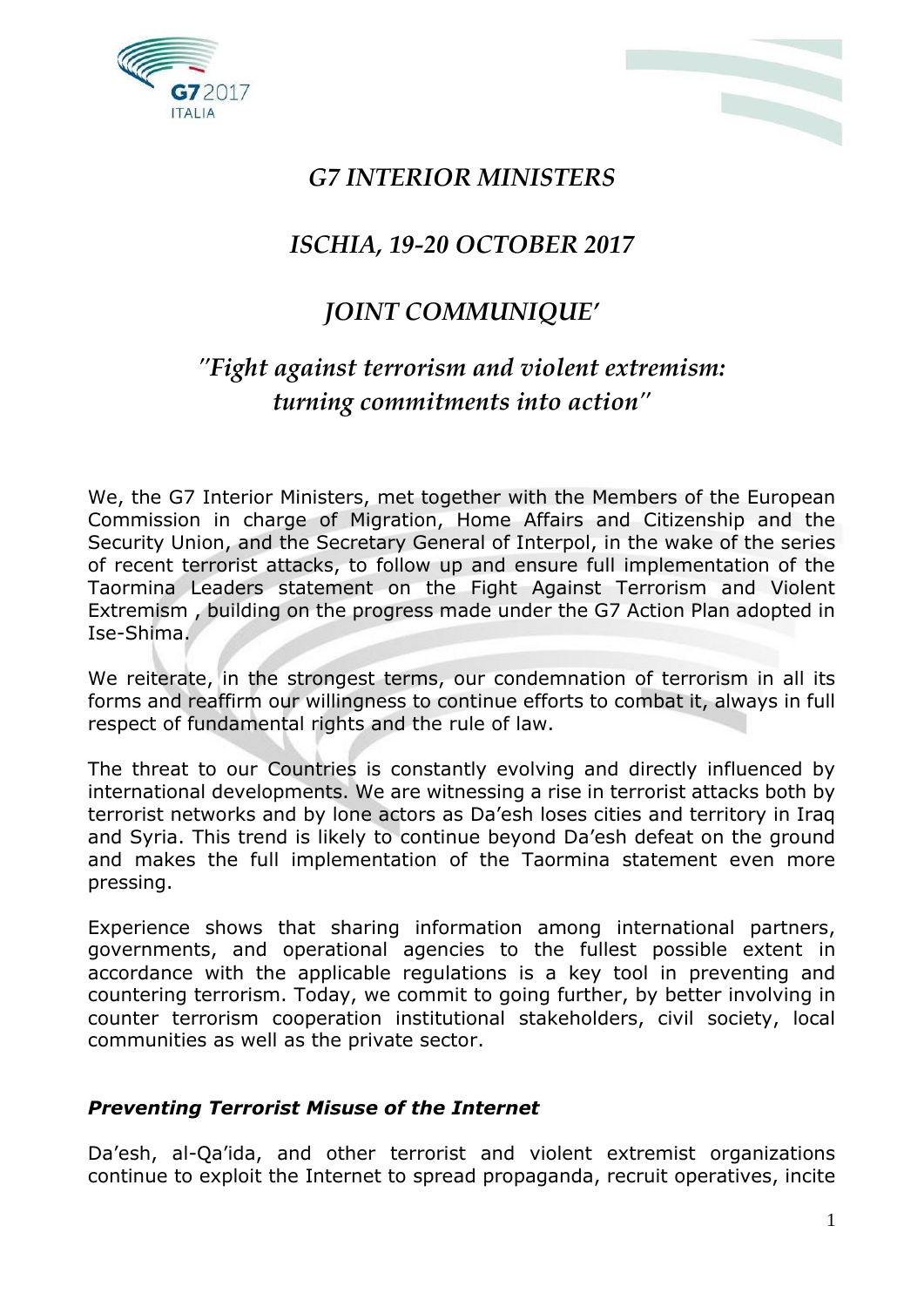violence and inspire attacks. We note with particular concern that as Da'esh suffers battlefield setbacks, it is exploiting the Internet to encourage sympathizers to conduct acts of terrorism in our Countries and across the globe. It is therefore a matter of urgency that we develop and implement more effective means to counter the misuse of the Internet by terrorists and those who abet them.

We recognize the importance of building mutual trust with Communication Service Providers and social media companies in order to reach a strategic alliance, promptly identify and remove terrorist content from online platforms in a manner consistent with our fundamental rights and values. We will continue to work with these private sector partners to implement measures necessary to prevent radicalization, terrorist recruitment, and operational planning via the Internet.

We encourage the private sector and civil society to join with us in our action to develop counter-narratives against terrorist propaganda, building on the work of the EU Internet Forum, Civil Society Empowerment Programme and the newly established Global Internet Forum to Counter Terrorism (GIFCT)

We also highlight the initiative by Italy, France and United Kingdom on preventing the use of the Internet for terrorist purposes, held in New York on 20 September 2017 as a side event to the United Nations General Assembly.

We are convinced that it is necessary now to foster the development and advocate the use of automated technology for the rapid detection and removal of terrorist content and in the prevention of its further dissemination.

We welcome the progress made by the social media platforms in this regard and we call upon them to do more.

We call upon Internet companies to enhance the potential of the Database of Hashing to share hashes of known terrorist content across companies. We underscore the challenge to industry and we urge it to , work collaboratively through the Global Internet Forum, to develop solutions to identify and remove terrorist content within 1-2 hours of upload, to the extent it is technically feasible, without compromising human rights and fundamental freedoms. We also urge the companies to pursue the development of technological tools for automated detection and removal. In addition, we emphasize that reporting removed material to law enforcement is crucial in order to investigate threats to public safety and to prosecute possible criminal activity.

The sharing of best practices and technology to enhance the resilience of smaller companies is also essential, as well as the improvement of our knowledge base through research and development and the empowerment of civil society partners to develop counter and alternative narratives.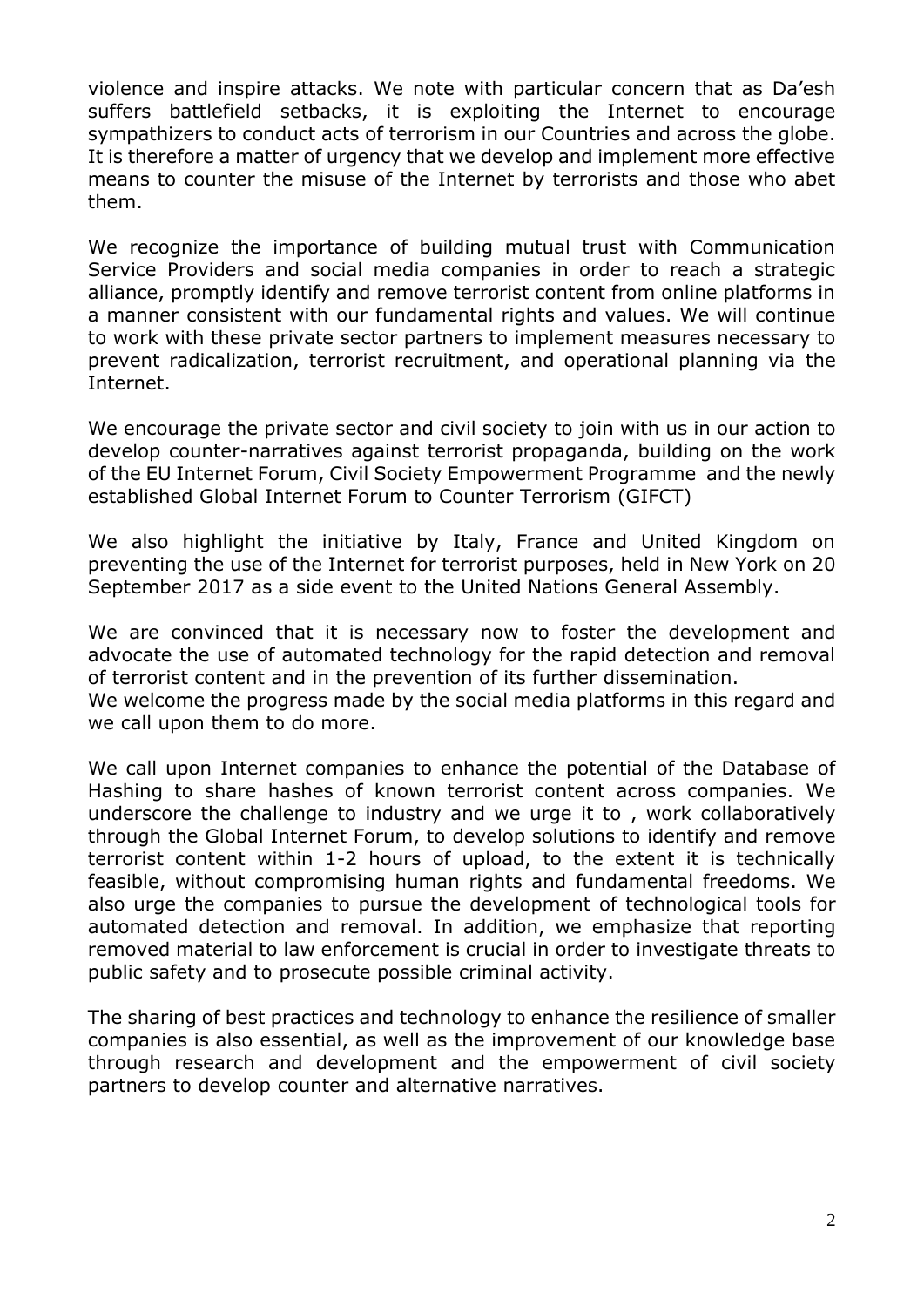#### *Sharing Information to Combat Terrorism and to Tackle the Threat posed by Foreign Terrorist Fighters.*

Today we also agreed to enhance, where possible, cooperation on the exploitation of battlefield data from conflict areas, to tackle international terrorism, for law enforcement purposes in accordance with national laws.

The strong efforts made by the Countries in the Global Coalition to Counter ISIL/Da'esh can be fully boosted, with positive implications for internal security, by sharing battlefield information with law enforcement and judicial authorities in compliance with the relevant legal frameworks.

We are convinced that the military pressure on Da'esh and the completion of the liberation of Da'esh-held territories both allow for the gathering of an important amount of information, especially on foreign terrorist fighters, who seek to threaten other States or attempt to return from conflict areas to our Countries, their Countries of origin and other ungoverned spaces.

Accordingly, based also on past experience by the international community in Iraq and in Afghanistan through Interpol, we agreed that this information in accordance with our national and international legal frameworks should be processed to make it of use by law enforcement agencies, such as Interpol, in order to support investigation, analysis and judicial activities, and to take lawful surveillance measures, imposing entry restrictions, freezing financial assets and implementing expulsion orders.

We remain committed to supporting the use of Passenger Name Record (PNR) and Advance Passenger Information (API) in traveler screening and the wider fight against terrorism: this information is vital in identifying and combating terrorist threat posed by high-risk travelers.

### *A Collective Approach to Managing Foreign Terrorist Fighters*

The issue of foreign terrorist fighters returning to our Countries cannot be dealt with by solely envisaging countering administrative and/or judicial measures as, in many cases, these measures are not sufficient to deal with the variety of cases.

It is therefore necessary to implement concrete actions, including non- judicial actions, aimed at the disengagement and/or de-radicalisation of returning foreign terrorist fighters both in prison and out.

Such a complex objective requires a systemic and collaborative collective approach based on the contribution of different governmental authorities including law enforcement forces and civil society players operating together.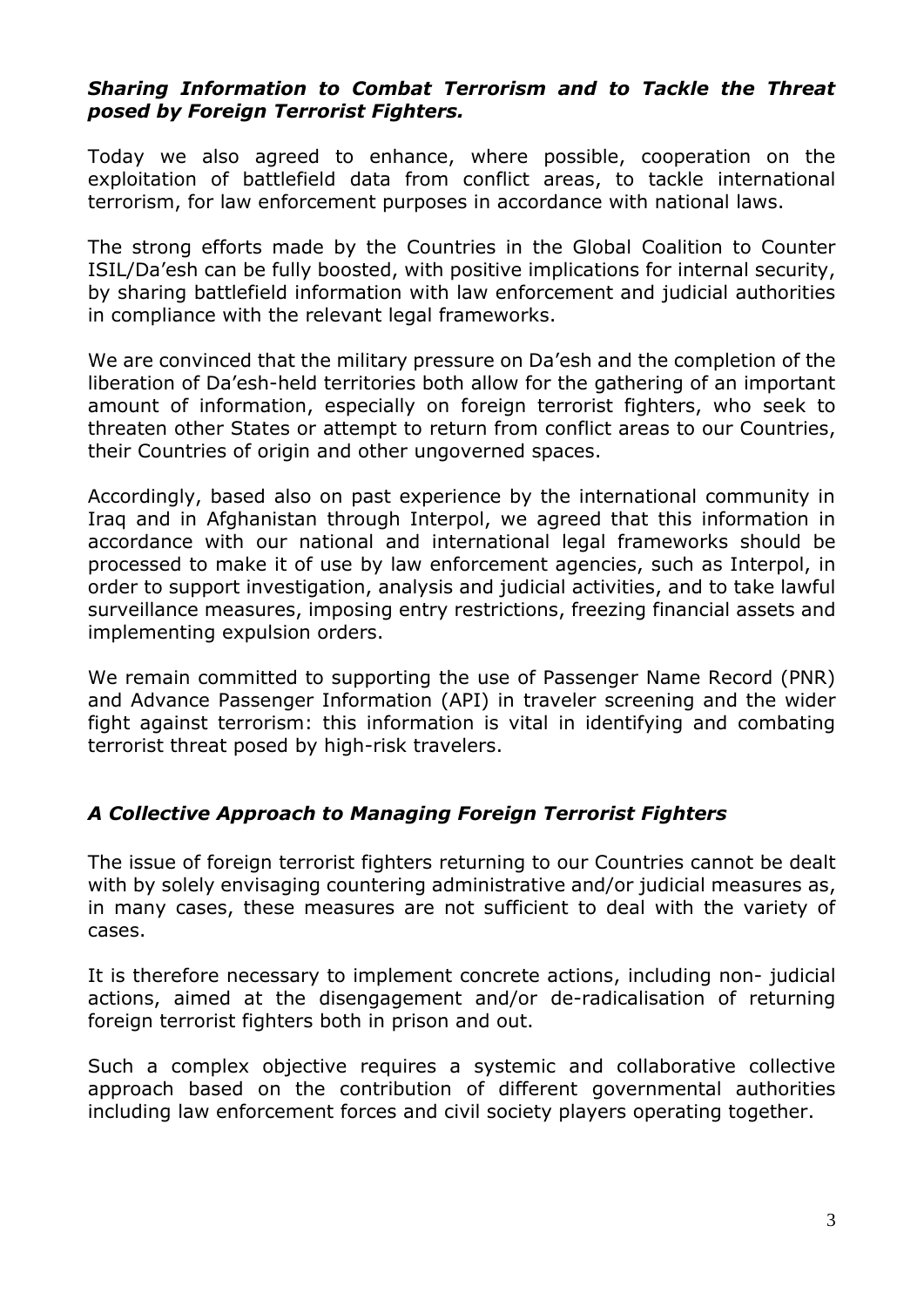In this regard, it is necessary to start from an immediate and accurate assessment of the individual risk, in the perspective that measures taken have to be dealt with on a case-by-case basis.

We recognize that every returning foreign fighter is unique and, therefore, an individual and tailored approach must be applied to each case, taking into account different experiences of the perpetrators, their age and gender. As such, we will develop tailored measures to support returning women and children. To further strengthen G7 cooperation, we will continue to develop measure and evaluate the effectiveness of disengagement programs, and share best practices and lessons learned.

We note the importance of a comprehensive approach to extremism that includes tackling underlying issues and mobilising civil society, envisaging a broad set of responses, including multi-agency cooperation, risk assessment, possible intervention, reintegration, disengagement and criminal justice.

We note with concern the challenge related to the return of children born in Da'esh-controlled territory, and commit to work to explore the options for the identification and protection of these children.

We, the G7, are aware of the international dimension of the problem of foreign terrorist fighters: it requires an international response that must evolve with the ever changing nature of threat.

We are therefore committed to driving an increase of collaboration, not only with G7 countries, but also with the wider international community, to manage the threat posed by FTFs. We will commit to sharing our expertise and resources to help partners, in theatres of conflict as well as likely FTF transit and destination countries, so as to develop our collective ability to manage the threat from FTFs. And we will support others to identify and adopt best practice approaches and the most effective tools available.

#### **Action Plan on a Joint Way Forward**

In order to strengthen the fight against terrorism and radicalization and to increase our efforts to turn commitments into actions we will work cooperatively with the private sector and civil society. To this end we:

- $\triangleright$  reiterate our objective of preventing the dissemination of terrorist content online and the misuse of the Internet, through global and decisive action, in close cooperation with the Internet industry and civil society, building on the work of the EU Internet Forum and the newly established Global Internet Forum to Counter Terrorism (GIFCT);
- $\triangleright$  recognize the progress made by the social media companies and communication service providers for a strategic alliance in preventing and countering terrorist exploitation of online platforms, to defend the common principles of democracy, freedom, and the rule of law;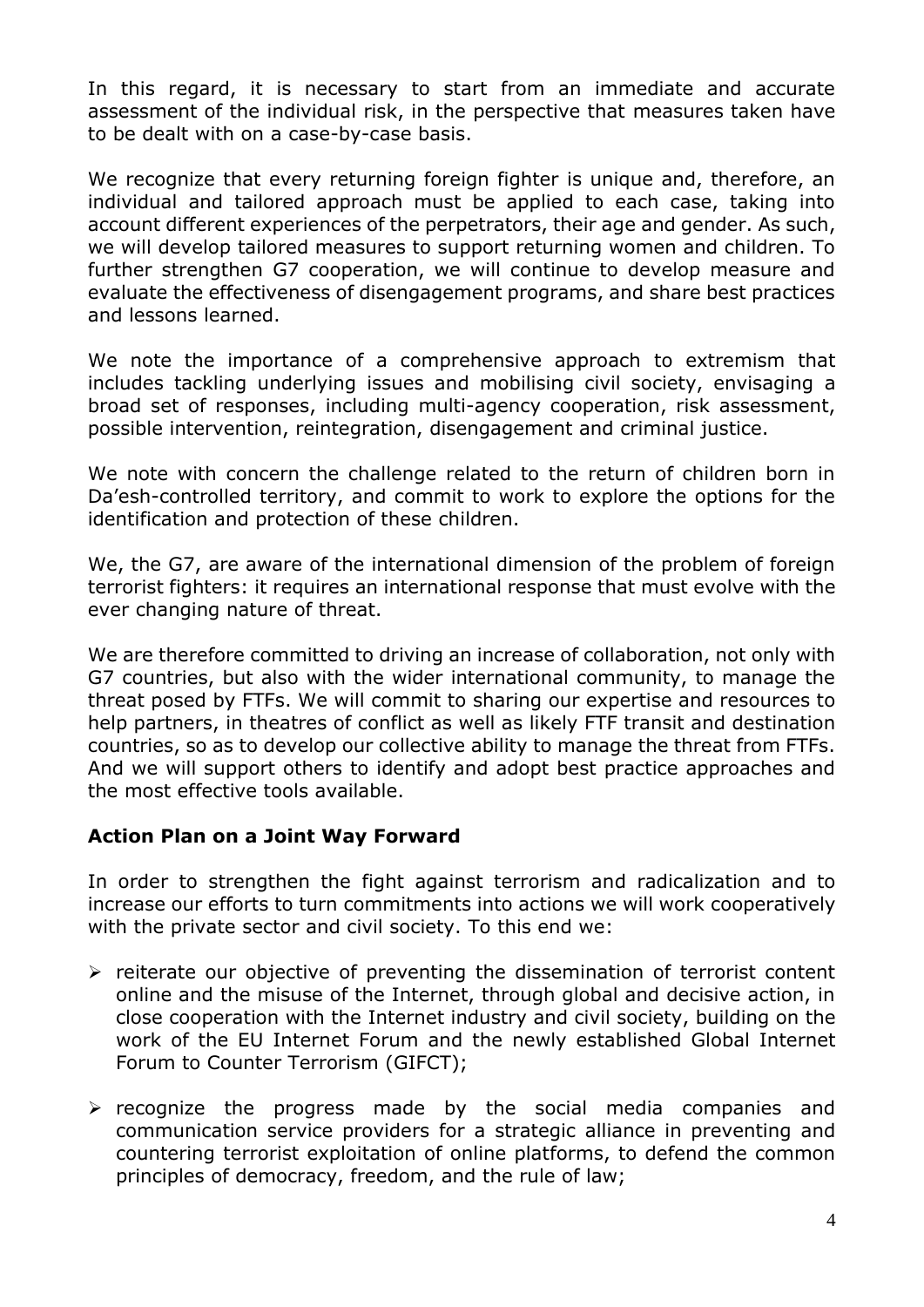- $\triangleright$  support the ongoing efforts in urging the Internet companies to significantly improve the speed at which terrorist content is identified and removed, and we encourage them to develop solutions to detect and to remove it from their platforms within 1-2 hours of upload, to the extent it is technically feasible; pursue the development of technological tools for automated detection and removal; work with smaller platforms to ensure they enhance their resilience to terrorist exploitation and support further research to build a deeper understanding of how online radicalisation can be tackled better;
- $\triangleright$  emphasize that reporting removed terrorist content, where appropriate, to law enforcement is crucial in order to investigate threats to public safety and to prosecute possible criminal activity;
- $\triangleright$  explore the design and implementation of a global law enforcement platform hosted by Interpol, to collect and exploit terrorist content, leveraging referrals from industry and national authorities, in support of investigations and prosecutions;
- $\triangleright$  call on the companies to ensure the Database of Hashes urgently reaches its full potential in preventing the re-appearance of known terrorist content online; call on the companies participating in the Database of Hashes to spare no effort in encouraging and assisting smaller companies in joining the initiative;
- $\triangleright$  envisage the opportunity that the strategic alliance between Countries and the tech-companies be achieved by establishing a structured dialogue at a technical level to be held on a regular basis;
- commit ourselves to discuss among G7 members states to deepening the issue of "battlefield data" acknowledging the legal and procedural challenges;
- $\triangleright$  call for enhancements in the sharing of information in accordance with our national and international legal frameworks to achieve greater effectiveness and attention to operational needs;
- $\triangleright$  support the role of Interpol as a global platform for the exchange of criminal information, the sharing of lost and stolen travel document data, and the systematic screening of international travellers, including biometric information and data collected on the battlefield; and commit to encourage all States to enhance the use of its databases;
- $\triangleright$  share best practices on the challenge posed by returnees, foreign terrorist fighters and their families – within G7 and with other international partners – facilitating the implementation of practical recommendations for first-line practitioners and promoting a comprehensive approach mobilising a broad set of responses, including multi-agency cooperation, risk assessment, possible interventions, reintegration, disengagement from terrorist activity, and criminal justice;